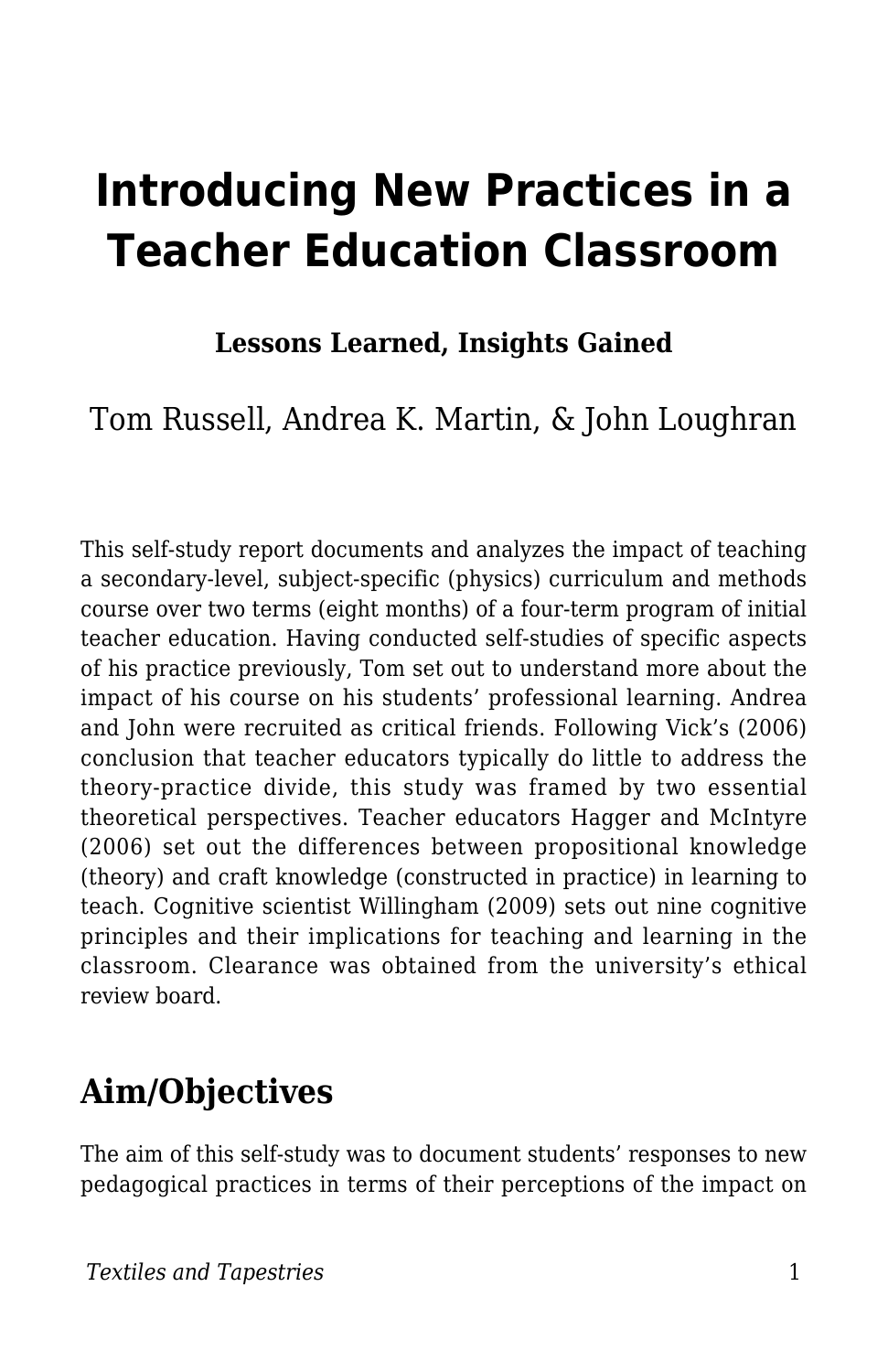the quality of their professional learning, with explicit attention to propositional and craft knowledge in teaching physics and to efforts to enact one of Willingham's (2009) nine cognitive principles. Another goal was to model ways that a teacher can identify and authenticate the craft knowledge learned from teaching experiences.

Willingham (2009, p. 3) states the first of his cognitive principles as follows: "People are naturally curious, but we are not naturally good thinkers; unless the cognitive conditions are right, we will avoid thinking." Earlier, he described it in these words:

People do not spontaneously examine assumptions that underlie their thinking, try to consider all sides of an issue, question what they know, etc. These things must be modeled for students, and students must be given opportunities to practice— preferably in the context of normal classroom activity. (Willingham, 2007, p. 18)

With a longstanding interest in the importance of metacognition in teaching and learning to teach, having a significant period of in-class discussion at the end of every class seemed worth exploring.

Tom introduced three new practices on the first day and studied the impact of those practices throughout the course:

- 1. Use the term "Book Knowledge" in place of "Theory" and the term "Craft Knowledge" in place of "Practice."
- 2. Spend the last 15 minutes of every 2-hour class in a discussion of what candidates had learned and how they had learned it.
- 3. Invite everyone in the class to participate in Tom's self-study of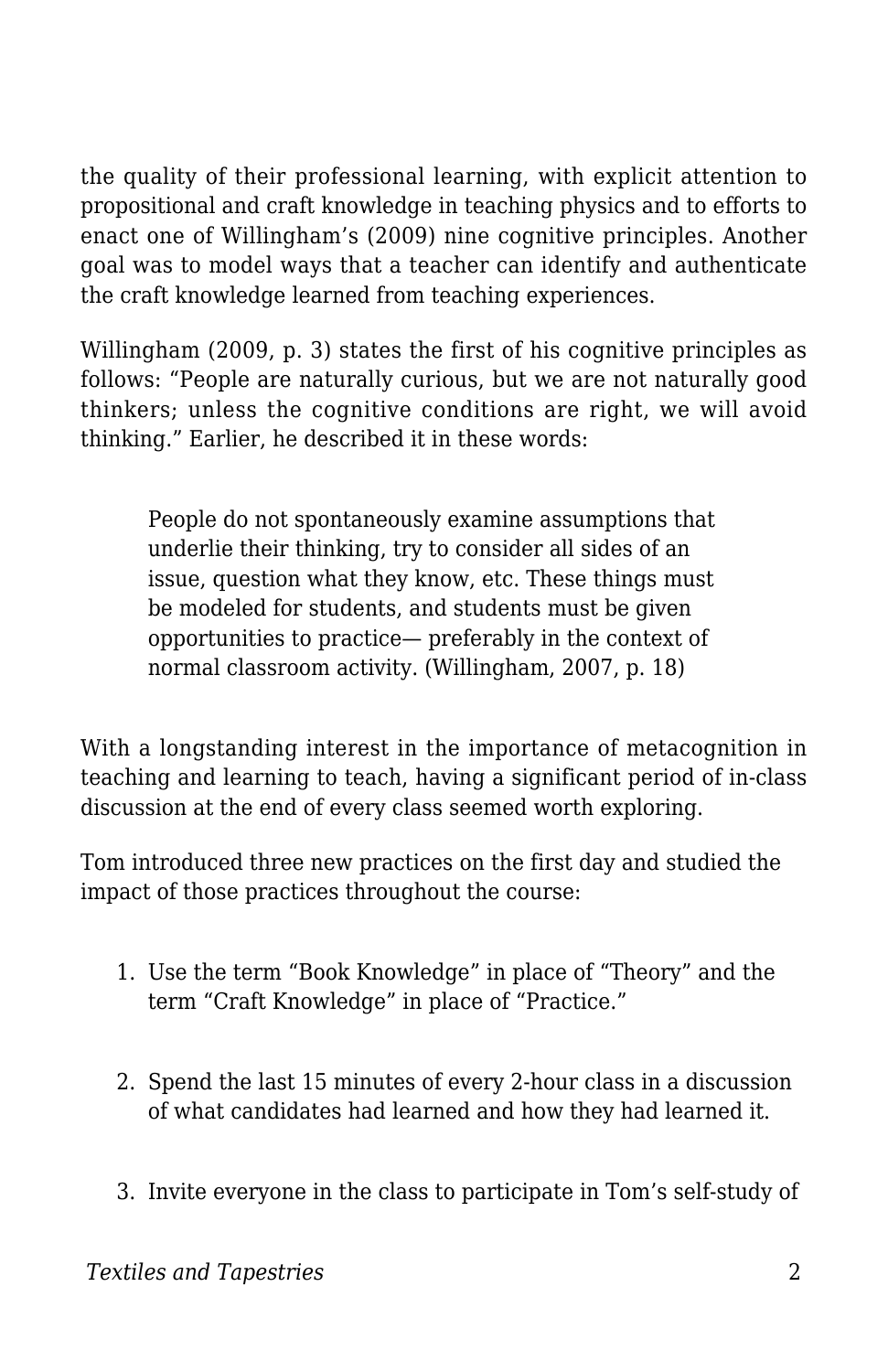his teacher education practices through 36 classes spanning two academic terms (September 2018-April 2019).

The Data section that follows the discussion of Methods provides evidence about the impact of each of these three new practices.

### *An Unexpected Writing Challenge*

Some teacher educators will understand some or all of the three new practices; others may disagree with some or all. These new practices were inspired by previous experiences and reading. One challenge in writing about the effects of these practices arises from the positive responses from virtually all 13 members of the class. The data that follow are judged to be trustworthy by virtue of the high degree of consistency across the students' comments and Andrea's presence as Tom's internal critical friend at more than half the classes. In a world in which teachers' practices are typically private to the eyes of the students, it feels a bit awkward to write about students' consistently positive responses.

# **Methods**

As a highly-trusted colleague, Andrea agreed to act as an internal critical friend, following my progress and challenging me to dig more deeply into my practices. As a trusted international colleague, John agreed to act as an external critical friend, offering comments on the data analysis and conclusions. The qualitative methods of self-study research (LaBoskey, 2004) were used to identify patterns and themes in a range of data, including a personal journal, recordings of discussions with the internal critical friend, students' anonymous comments at the end of each class, notes of individual conversations with students, excerpts from students' assignments (quoted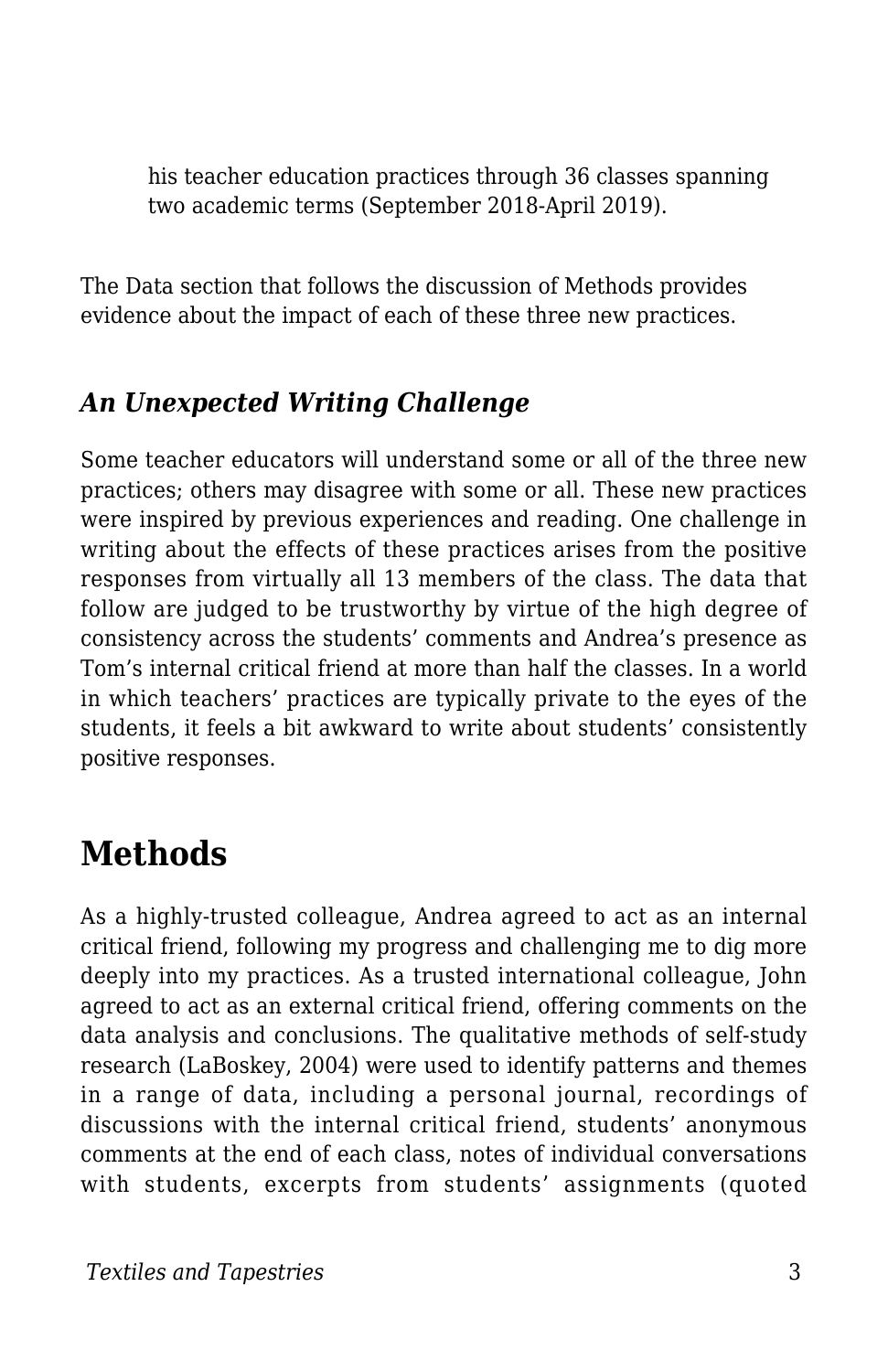anonymously with explicit permission), and video recordings of all classes. The data sets included:

- A personal journal of before-class plans and after-class notes about events in 36 classes between September 2018 and April 2019.
- Recorded discussions with the internal critical friend, who attended about half of the 36 two-hour classes. We met informally after every class attended by the critical friend.
- Students' anonymous "tickets out of class" (or "exit cards") collected at the end of each class to report the main point taken from each lesson and topics to be explored further.
- Excerpts from students' email messages, in-class writing, and written assignments that speak to their interpretation of class discussions and activities.
- Videorecordings of all classes.

# **Data: The Impact of Three New Practices**

Three new practices were the focal points of this self-study. Each is introduced with a brief explanation followed by a table of written evidence from the participants and then a summary of what was learned.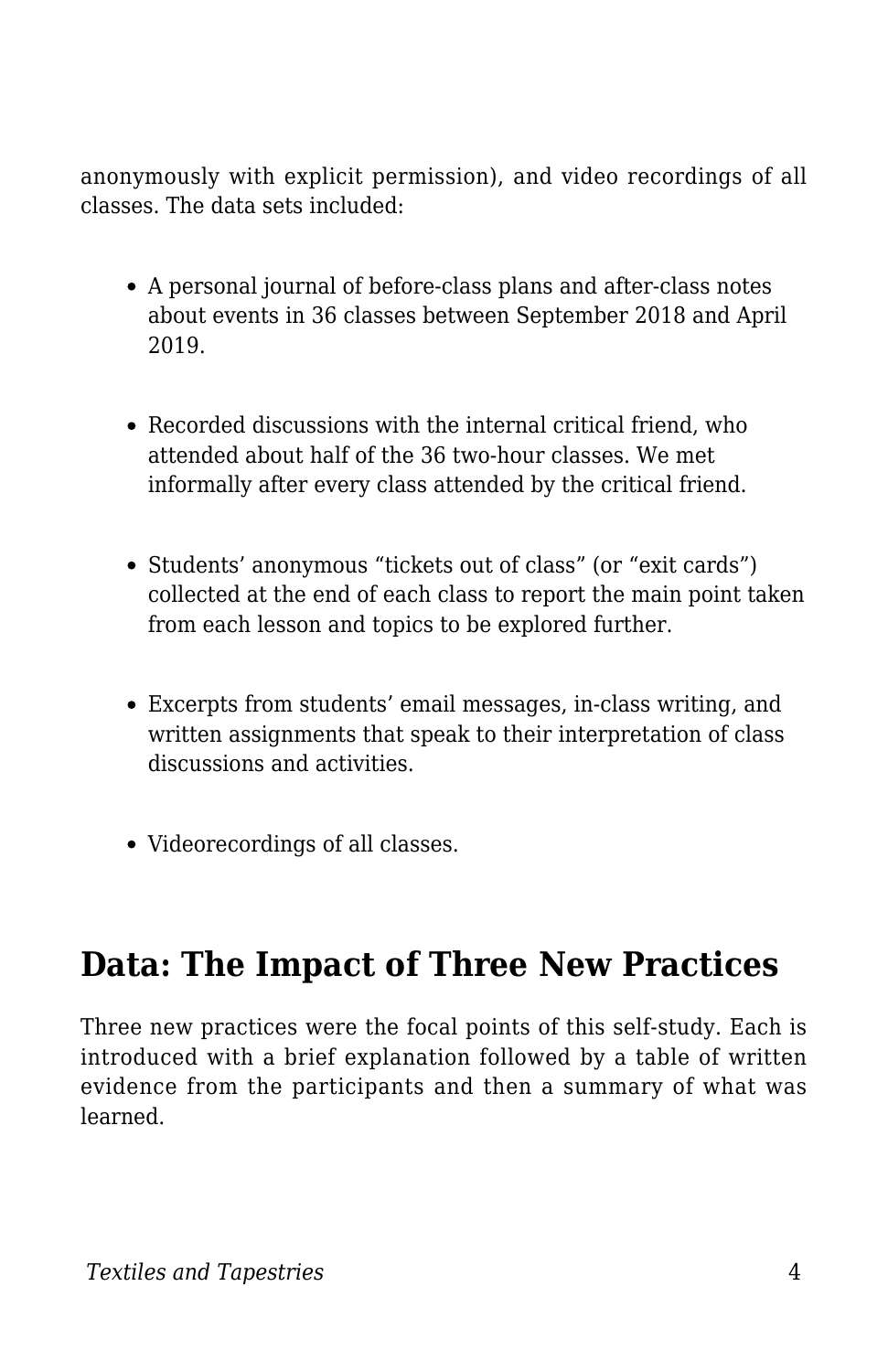### *Book Knowledge and Craft Knowledge as Replacements for Theory and Practice*

In the first class, I suggested that we replace the familiar terms "theory" and "practice" with the terms "book knowledge" and "craft knowledge." I substituted book knowledge for Hagger and McIntyre's (1996) propositional knowledge to keep the terms as clear and straightforward as possible. I have long accepted teacher candidates' views that practicum experience is more powerful than the content of many education courses. Schön's (1983) "reflection-in-action" is much more relevant to the experience of personal professional practice than are the reflective papers frequently assigned in some of their courses. Framing class discussions in terms of two different categories of knowledge seemed likely to improve understanding of the tension between courses and practicum experiences. When teacher candidates returned from their first practicum (6 weeks), the discussion focused on their development of craft knowledge. Later, in Class 17 (midpoint of the course), they spent an hour in class typing responses to a list of previously prepared questions, one of which was about the value of the terms Book Knowledge and Craft Knowledge. Table 1 provides examples of their responses. Appendix 1 lists the questions we constructed together as possible topics for their hour of writing.

#### **Table 1**

*Teacher Candidates' Comments about Book Knowledge and Craft Knowledge*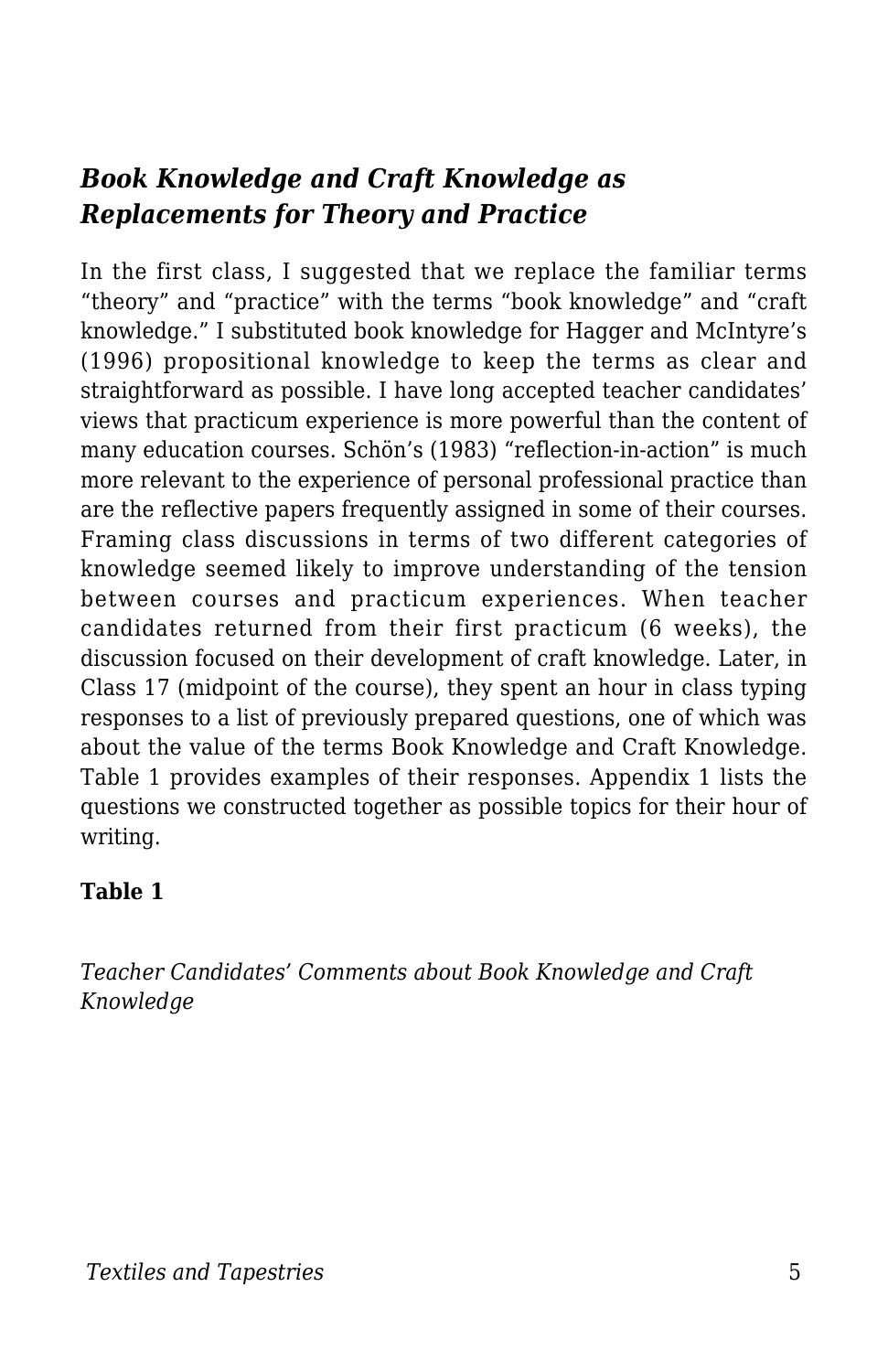**They both represent teachers' essential knowledge, and understanding both terms gave me some ideas on what I should aim to learn and how I can learn them. Understanding Craft Knowledge helped me to transform everyday experience during the practicum into intuitive and reflective learning and thus bring positive changes and stronger results on my performance.**

The terms Book Knowledge and Craft Knowledge have been critical to my understanding of the teaching process. This is because they delineate two concepts which are quite distinct, yet integral to the art of teaching. The concepts that we learned in class (Book Knowledge) could not impart Craft Knowledge, and this became clear immediately upon teaching my first lesson during my practicum.

Using the terms Book Knowledge and Craft Knowledge has been helpful to me because they distinguish between two modes of knowledge that we use to help navigate the world of teaching. Craft Knowledge allows us to construct a model of how to teach from experience based on differing circumstances, whereas Book Knowledge is too vague to be of any sort of practical importance. At the point where Book and Craft Knowledge contact is where it has been most important for me as an educator.

The terms book knowledge and craft knowledge have helped to differentiate between the two types of knowledge that we are learning in the B.Ed. program. They are more helpful terms to understand the difference between most of what we are learning in class, versus the knowledge being learned while on practicum and also sometimes in class. They have provided a better way for me to understand the difference between theory and practice in teaching.

The initial impact seemed positive, as the term "craft knowledge" seemed intuitively related to practice and required little explanation. Those who chose to write about the use of these two terms at the midpoint of the course spoke positively about them. Written work submitted through the course often used both terms spontaneously.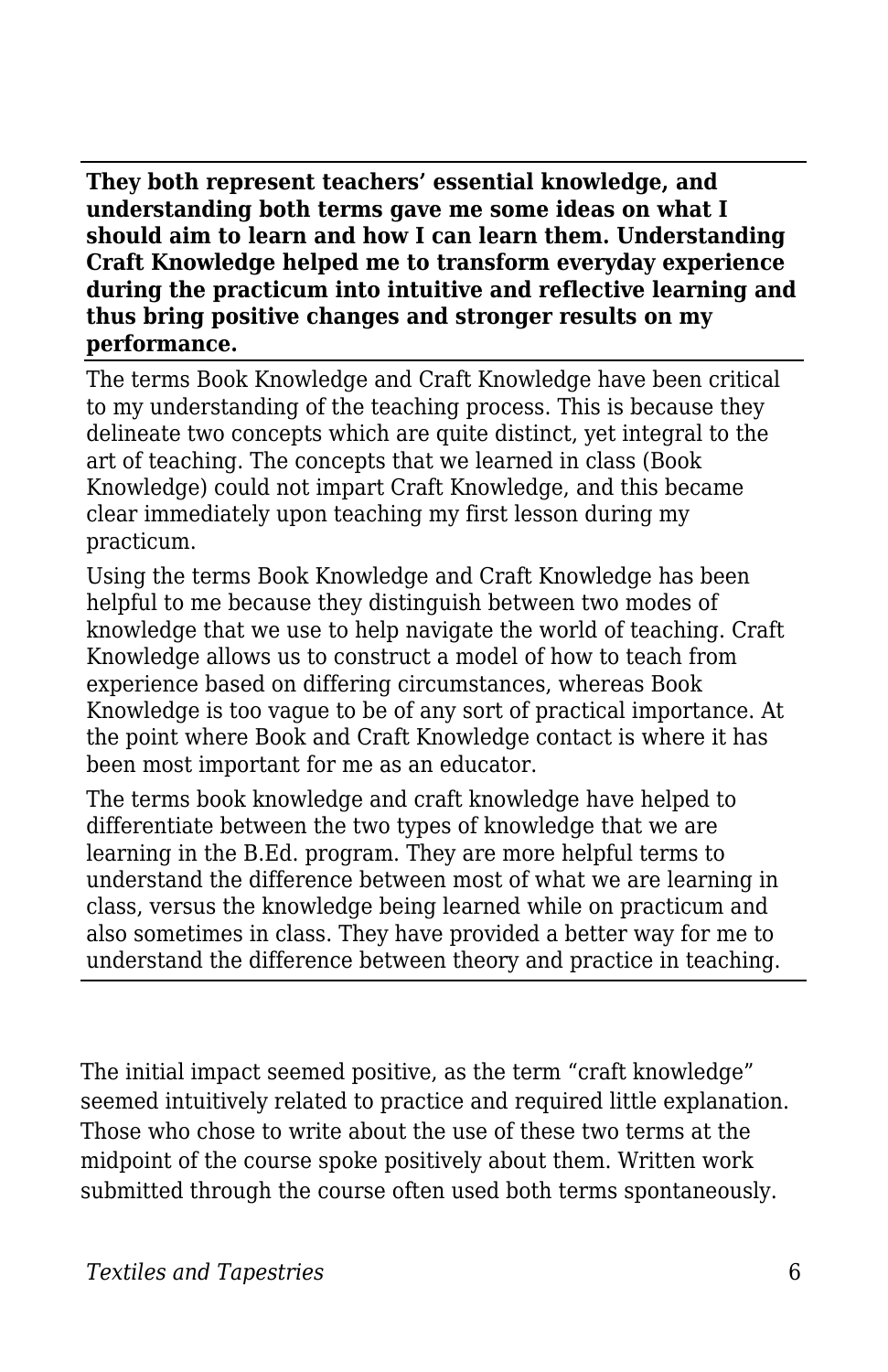### *Metacognitive Discussion Time at the End of Every Class*

Fifteen minutes before the end of the first class, I invited participants to move tables into a circle to discuss what we had learned and how we had learned it. Although I did not describe the discussions as metacognitive until later, I began with the questions "What have we learned?" and "How did we learn it?" The nature of the discussions evolved as the students' participation and enthusiasm confirmed that they wanted it to be a permanent feature of the class. The following data were also collected in Class 17 from the writing of free responses to questions they chose to write about (see Appendix 1).

#### **Table 2**

*Teacher Candidates' Comments about Class Discussions*

**The end-of-class discussions (and accompanying exit cards) have been excellent for consolidating my teaching experiences and take-aways from class. They have allowed me to capture essential Book Knowledge during a discussion or lesson and reflect on Craft Knowledge from my practicum.**

I have found the end-of-class discussions to be one of the most valuable contributions to my program so far. The relaxed, informal tone of the discussions allows us to feel comfortable bringing up anything we wish to discuss.

I appreciate the informality of it all. In so many other courses there are pressures to withhold one's true feelings about a certain topic or how they're feeling. I think these ending discussions provide an exceptional environment where we, as teacher-candidates, can speak freely about what we find useful and find a support system that validates our feelings/anxieties about teaching.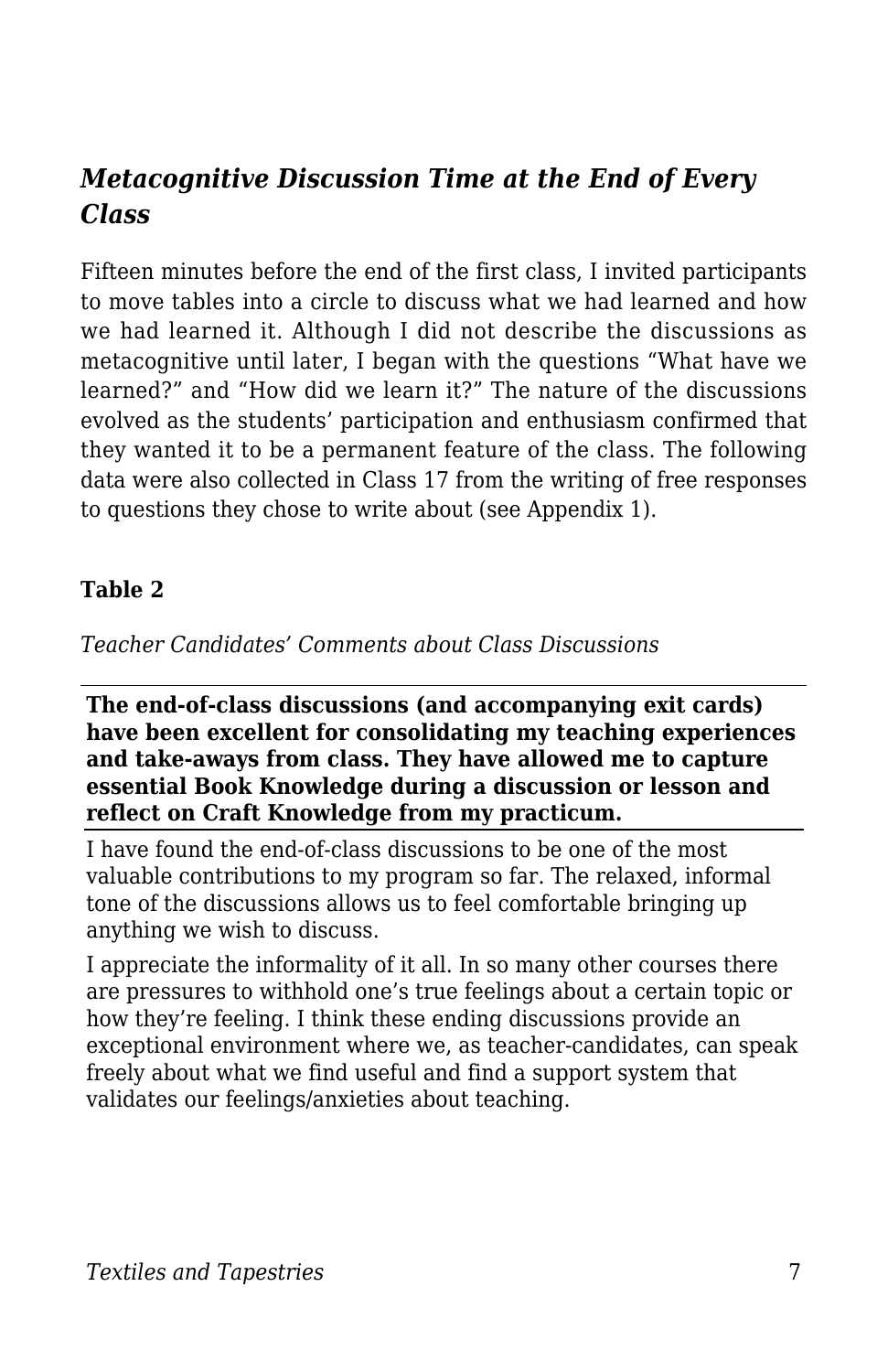I value the discussions because it allows for time to touch on the main points over again. Personally, I find I remember more from these discussions than I do for any other class because we have time to understand, think, and discuss what we have learned.

The discussions have helped me to recognize different perspectives on learning and thus moved me to deeper levels of reflective practice. Also, the discussions allow me and other teacher candidates a sense of ownership in the class and learning. With that, I feel more engaged in learning.

Having these discussions (maybe more generally, having this class) has been one of the only helpful things that I've taken from the program thus far.

I feel like the end-of-class discussions are where I think the most critically and deeply about my educational beliefs.

These representative comments were more positive than I could have imagined; I would recommend this practice to any teacher educator. By good fortune, none of the students had a class immediately after my class. As a result, we were able to shift the start time from 8:30 a.m. to 9:00 a.m. About one-third of the way into the course, the endof-class discussions began to run 30 to 45 minutes rather than 15; all were free to leave at any time. Halfway through the course, the students asked if they could generate a list of topics for future discussion. From that point we discussed their questions in the order they suggested, and Andrea became an additional resource for some discussions. In class 35, the discussion lasted 2.5 hours with everyone present.

### *Declaring at the Outset a self-study of Practices Throughout the Course*

On Day 1, I explained that I had obtained ethical clearance for a selfstudy of my teaching practices throughout the course; all students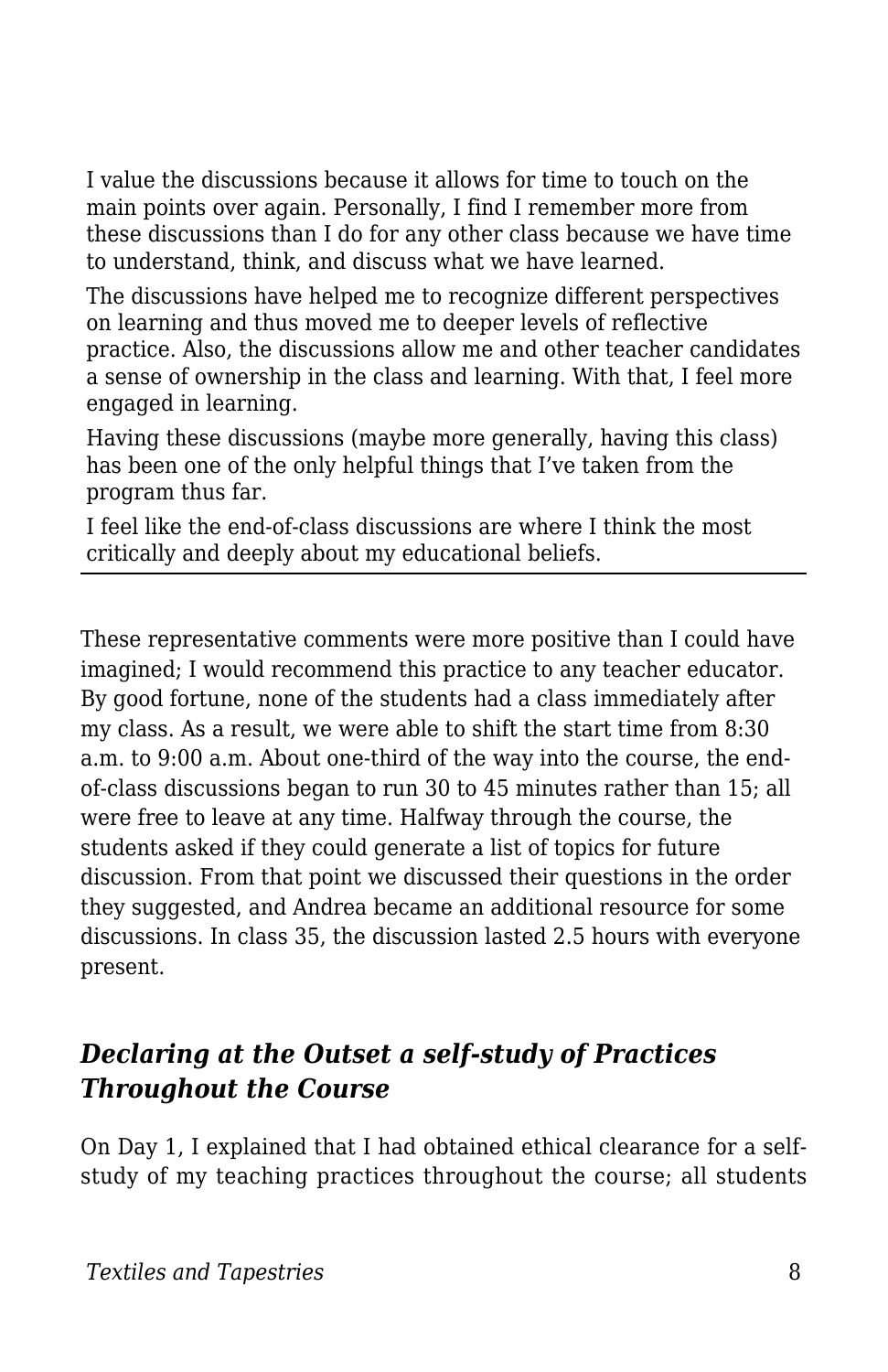signed a consent form to participate. More than seven months later, at the end of Class 32, I invited students to respond in writing to four questions about the course. I was particularly interested in their responses to the first-day introduction of my self-study, so I placed it second in the list of four to avoid suggesting it was the question of greatest interest. Other questions asked about their Big Picture ideas from the course, about what they expect to do differently as a result of the course, and about whether the professor had pushed their thinking too much or too little.

#### **Table 3**

*Teacher Candidates' Comments about their Professor's Self-Study*

**In our second class on the first day we met in September, I explained that I was planning to study my own practice in my last year as a teacher educator. Everyone signed a consent form to participate. Do you remember what your reaction was to that idea? Has it affected how you have looked at this course over the last 8 months?**

I remember being blown away by this idea The idea of still trying to study yourself and learn and experiment with new concepts even in your final year earned a lot of respect.

My reaction was to be extremely impressed that he is studying his teaching the year before he retired. He is one of the only profs in this program who practices everything he preaches and as a result, I have deeply respected both him and this course from day one.

A mix of confusion and inspiration! Inspiring that you were willing and enthusiastic to continue studying your practice even beyond retirement. It set the tone for the year as well, demonstrating the importance of recording our own attitudes and practice.

It has helped me look at this course as only the beginning of my development as a teacher. You continuing to study your own practice has helped me to see this course as a starting point to continuously develop my own teaching.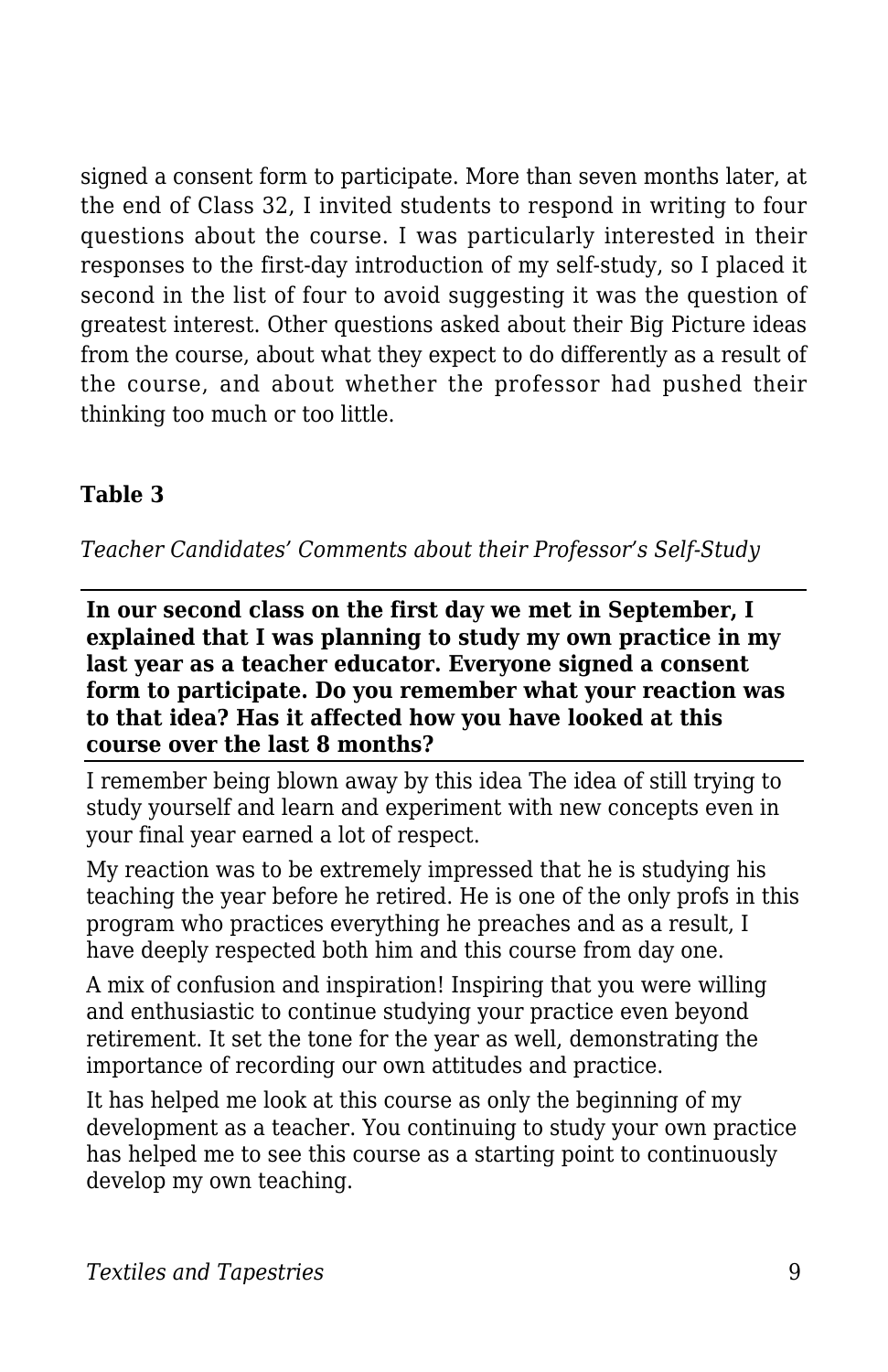#### *One response was different*

It hasn't really. Isn't the best experiment where the participants aren't consciously aware of it so they are not to bias the results? I didn't have much of a reaction while I signed it.

During the course I made little reference to the self-study; Andrea's frequent presence of and the daily use of a videocamera could have reminded them of the study. I was impressed that their responses indicated such positive reactions to the idea; of course, I was pleased that they linked it to the importance of their studying their own teaching. The reference to the significance of modeling teaching practices in class seemed particularly important, as teachers are so easily criticized for not practicing what they preach. The one different response is typical of the intellectual stance taken consistently by one member of the class.

# **Trustworthiness**

The two critical friends (see Schuck & Russell, 2005, for a detailed exploration of this term) contributed significantly to the trustworthiness of the study. The presence of the internal critical friend (Andrea) in more than half of the 36 classes proved invaluable; this extended commitment seemed a great improvement on the idea of a critical friend who attends only once, occasionally, or not at all. Beyond listening to what I saw as interesting, Andrea gained for raising additional issues and was not about to be misled in any interpretations or conclusions.

If our overall assessment of a study's trustworthiness is high enough for us to act on it, we are granting the findings a sufficient degree of validity to invest our own time and energy, and to put at risk our reputations as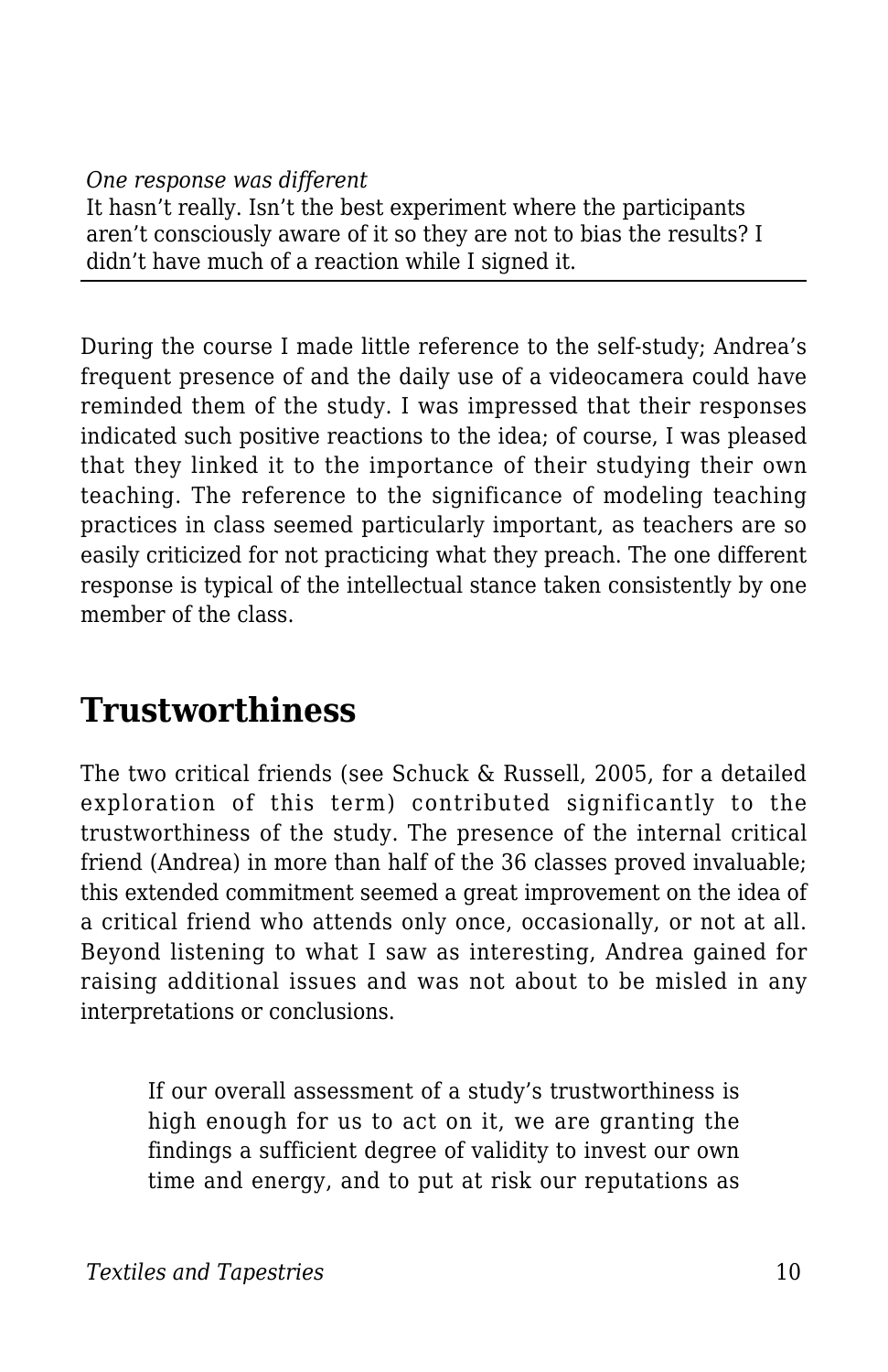competent investigators. (Mishler, 1990, p. 419)

Shenton (2004) indicates that trustworthiness should be addressed in terms of credibility, transferability, dependability, and confirmability. This self-study's credibility is enhanced by multiple data sources and the perspectives of two critical friends.

Serendipity provided further evidence of dependability and confirmability when Tom was absent for a week as a consultant to a study in Chile, missing Classes 20 and 21. Arrangements were made for one member of the class to operate the videocamera to ensure a complete video record of the course. For these two classes, students met on their own at the usual time. Spontaneously, near the end of Class 20, they began to discuss their experiences in the course. Table 4 summarizes the main points of that discussion.

#### **Table 4**

*Discussion of the Class Experience in Professor's Absence*

#### **We're all mature professionals—want to be teachers, here for a reason, all really engaged in becoming the best teachers we can.**

Would you go to other classes if the professor wasn't there? What is it about this class vs. our other classes?

Reaching out to us in the summer made a difference: he showed that he cares, no other prof did that, the way he started.

We have intrinsic motivation to come to this class, no stress over marks, or being judged or critiqued by profs, enjoy being with likeminded individuals.

This is the only place to discuss issues freely; in any other class I'd be called a pariah.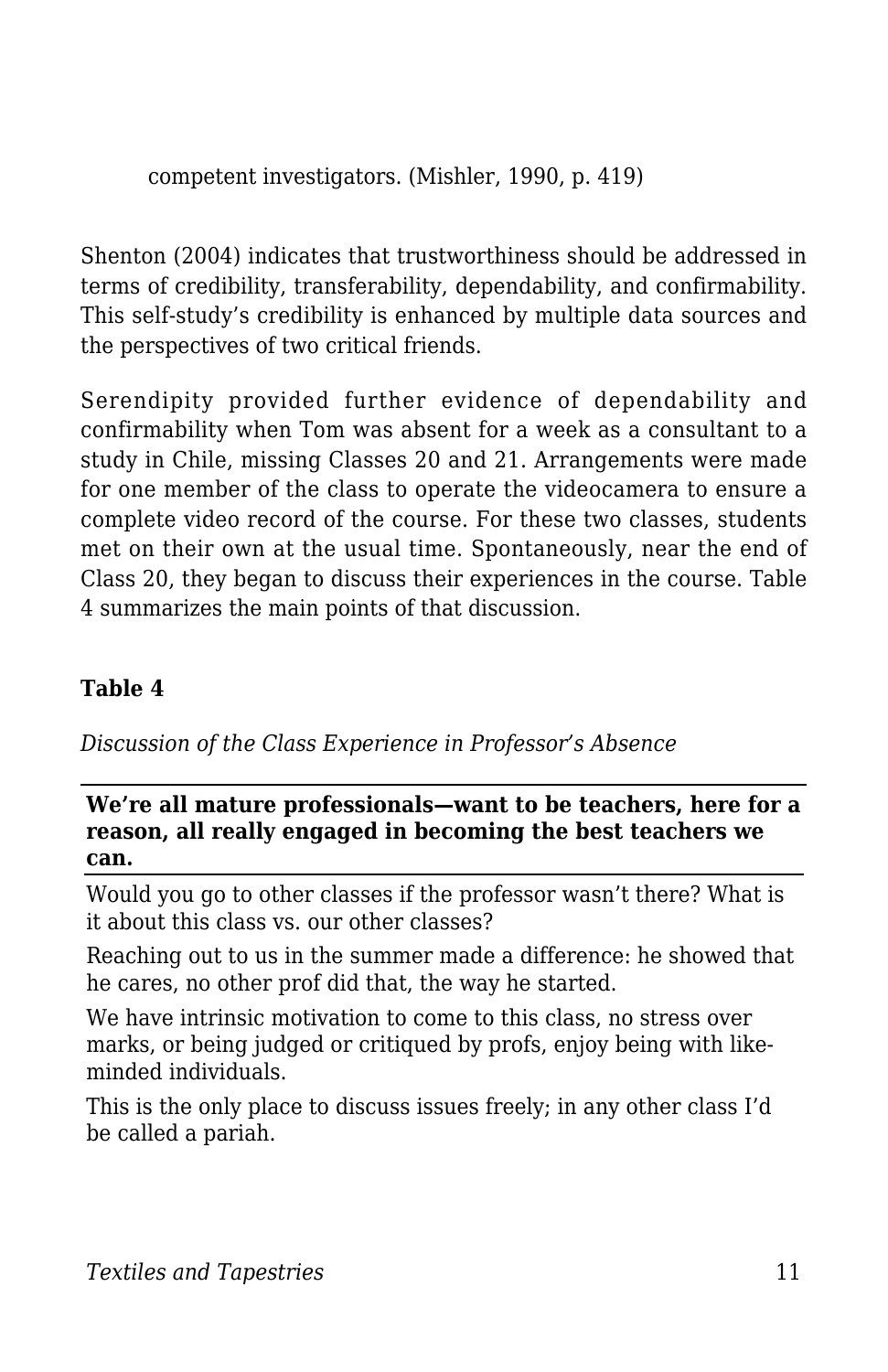How did we get here? If we expressed our opinions in [course x], we would have been massacred.

Elsewhere, course content is laid out as "this is the gospel." He started to critique the B.Ed. program (as needing more practicum), so it was O.K. for me to open up.

His placement in the room—in all other classes, it's "sage on the stage." They seem to glory in being in charge vs. his sitting with us and attending to what we want to get out of this class.

He wants us to be responsible for ourselves; he doesn't force attendance.

That sense of calm, he's always got it. When teachers make a big fuss, they don't seem as competent and I don't have as much respect for them.

Being absent from two classes midway through the course proved unexpectedly productive; in planning with them what they would do in my absence, they could see that my assumption was that it was perfectly obvious that they would continue to work together without me. Their friends not in this class seemed unable to believe that a class would meet without the teacher. The range of their positive comments was encouraging and similar to comments made on the course evaluations at the midpoint and end of the course.

### *Outcomes: Lessons learned, Insights Gained*

- 1. The terms "craft knowledge" and "book knowledge" are productive alternatives to the traditional terms "practice" and "theory."
- 2. There seem to be few opportunities where teacher candidates can discuss issues important to them; they can learn a great deal by listening to and responding to each other. Discussion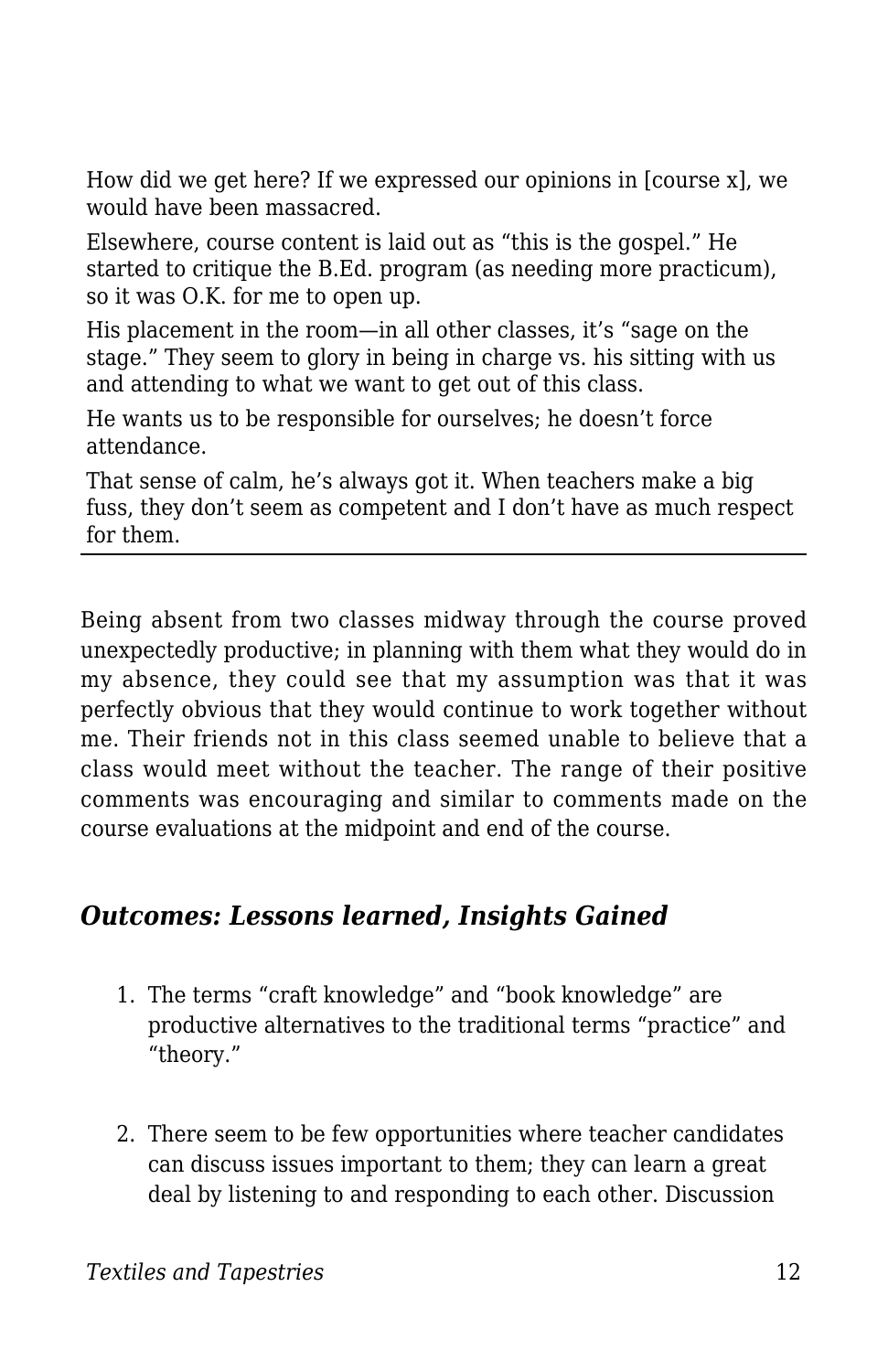time at the end of every class can develop a clearer understanding of what it means to learn to teach.

- 3. Declaring at the outset that one is studying one's own teaching and inviting class members to be participants can have a significant positive impact for the duration of a course.
- 4. Modeling teaching practices and providing in-class activities to enact them is more effective than telling about and recommending such practices.
- 5. Establishing a climate where there are no wrong answers and where it is O.K. to be wrong can pay big dividends.
- 6. Communication by email before a course begins is noticed and welcomed.
- 7. Visitors (colleagues, national, international) are welcomed when they attend a class with an interest in studying teacher education practices and candidates' responses to their program.
- 8. A colleague attending many classes in the role of a critical friend can contribute significantly, both in one-on-one conversations and in group discussions.
- 9. Individuals learning to teach pay close attention to how they are being taught.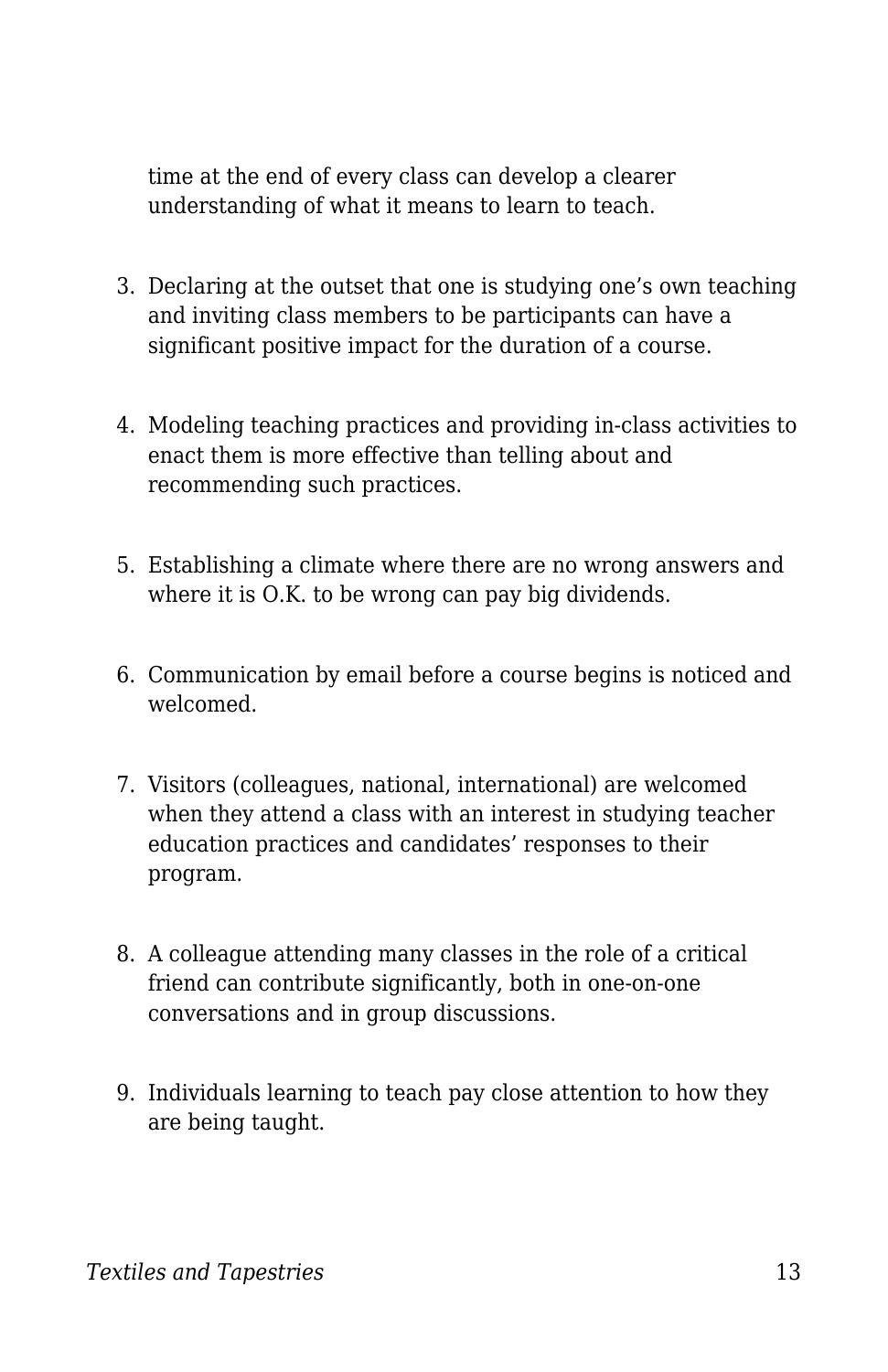- 10. Activities that teach about teaching can be more productive than lectures about teaching. Enacting new teaching practices in the teacher education classroom has a significant impact.
- 11. Speaking explicitly about metacognition at appropriate intervals and encouraging metacognitive perspectives can help to develop the big picture and to make one's teaching practices more transparent.

### *Advice to a Teacher Educator Planning to Introduce New Practices*

This self-study was such a positive personal experience that Tom feels compelled to offer the following advice to any teacher educator intending to introduce one or more new practices in the teaching of a particular course.

- Apply early for ethical clearance by the university. The request for clearance typically requires an account of literature supporting the new practices.
- Identify a critical friend who can attend the first class and at least some subsequent classes.
- Introduce new practices on the first day of class, with emphasis on enacting the practices rather than explaining them at great length.
- Make a video-recording of the first class and at least some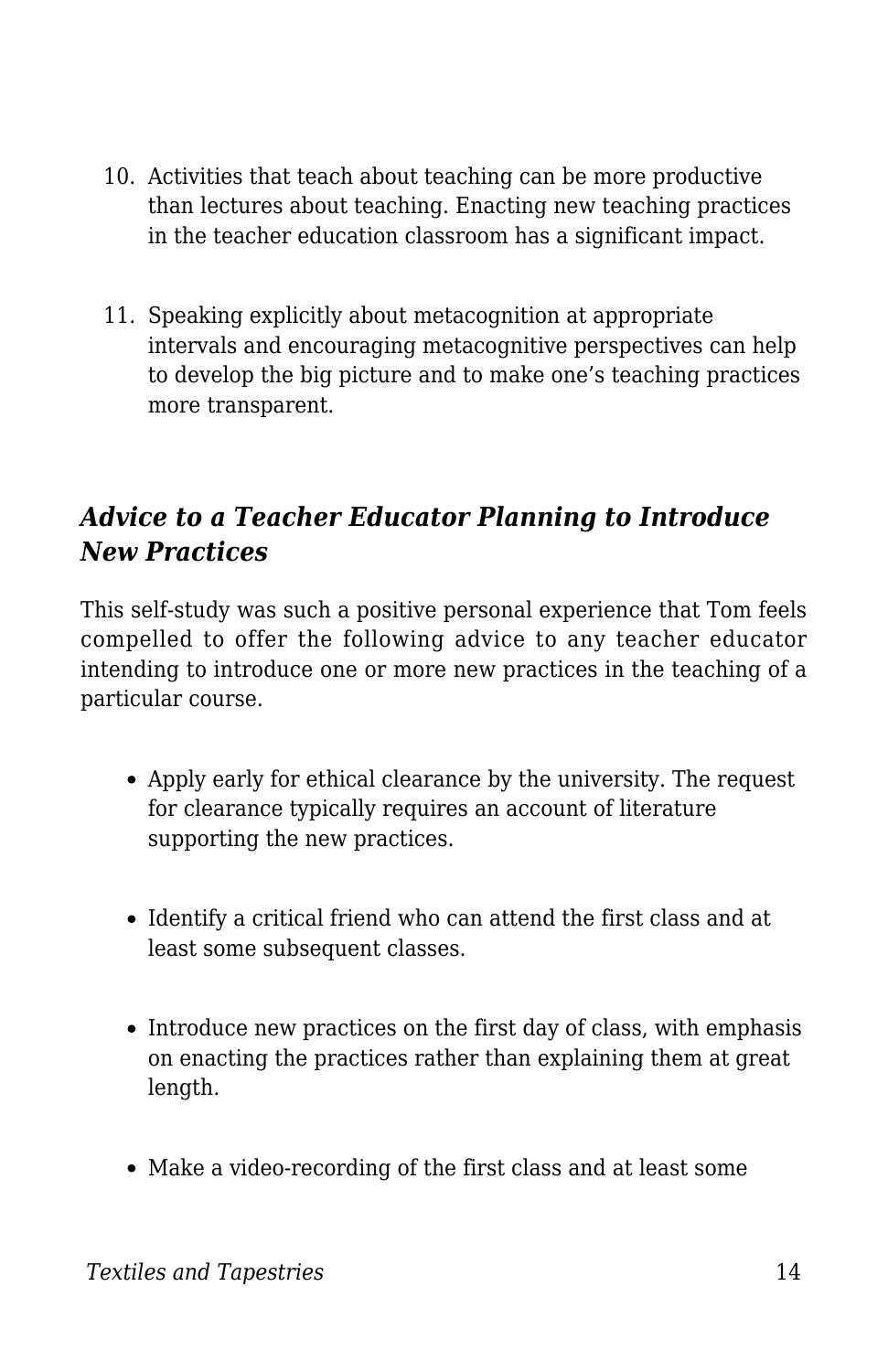subsequent classes.

- Occasionally, rather than frequently, find ways to probe students' responses to a particular new practice.
- At the first sign that the new practice is not being as productive as hoped, discuss your impression with the class and invite them to decide if it should be continued, modified, or dropped. Whatever the decision, document the reasons.
- New practices feel risky and uncomfortable, yet they model what we expect new teachers to do in their own classes.

This entirely positive experience in the last course that I taught before retirement made me wish that I had conducted such a structured selfstudy much earlier in my career; of course, it also made me grateful that I did it before it was too late.

# **Conclusion**

Vick's (2006) observation that teacher educators do little to address the theory-practice divide takes on new meaning when approached from a self-study perspective. It seems common for teacher educators to tell their students about teaching and to even formally present on the issue of the theory-practice divide. As this self-study makes clear, studying one's teacher education practices can shift notions of theory and practice from a dichotomy to a more meaningful and useful continuum. Introducing three new practices generated responses more positive than could have been hoped. Introducing them on the first day of class and providing explicit rationales seemed to be critical factors in their impact. Emphasizing learning from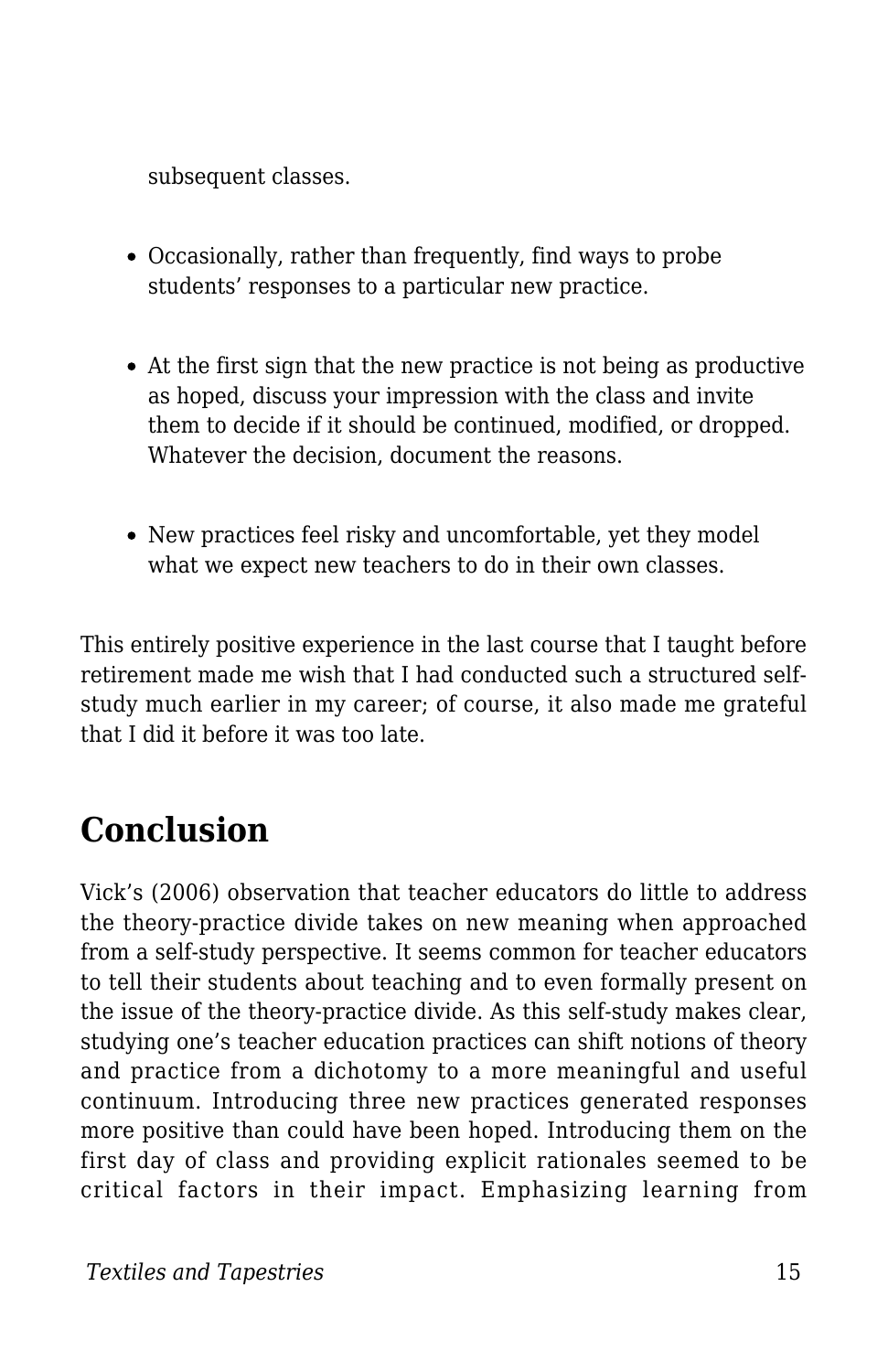professional experience, encouraging discussion with metacognitive implications, and studying my own teaching practices as they began theirs proved to be a powerful combination.

Two critical and long-time friends were also central to the success of this Self- Study of teacher education practices. Andrea kept Tom honest and focused; the number of classes she attended was an unexpected but very productive surprise. Twenty-five years ago, John had observed all of Tom's classes in one term; his extensive knowledge of self-study of teacher education practices provided valuable suggestions at the big-picture level. The experiences of this self-study encourage us to recommend that others risk the introduction of informed new practices, to do so in the first class, and to use self-study methodology to identify the effects. Finally, a critical friend who can personally attend a significant portion of classes is invaluable for many reasons, including the overall trustworthiness of the research.

# **References**

Hagger, H., & McIntyre, D. (2006). *Learning teaching from teachers: Realising the potential of school-based teacher education.* Open University Press.

LaBoskey, V. K. (2004). The methodology of self-study and its theoretical underpinnings. In J. J. Loughran, M. L. Hamilton, V. K. LaBoskey, & T. Russell (Eds.), *International handbook of self-study of teaching and teacher education practices* (pp. 817-869). Kluwer.

Mishler, E. G. (1990). Validation in inquiry-guided research: The role of exemplars in narrative studies. *Harvard Educational Review, 60*(4), 415-442.

Schuck, S., & Russell, T. (2005). self-study, critical friendship, and the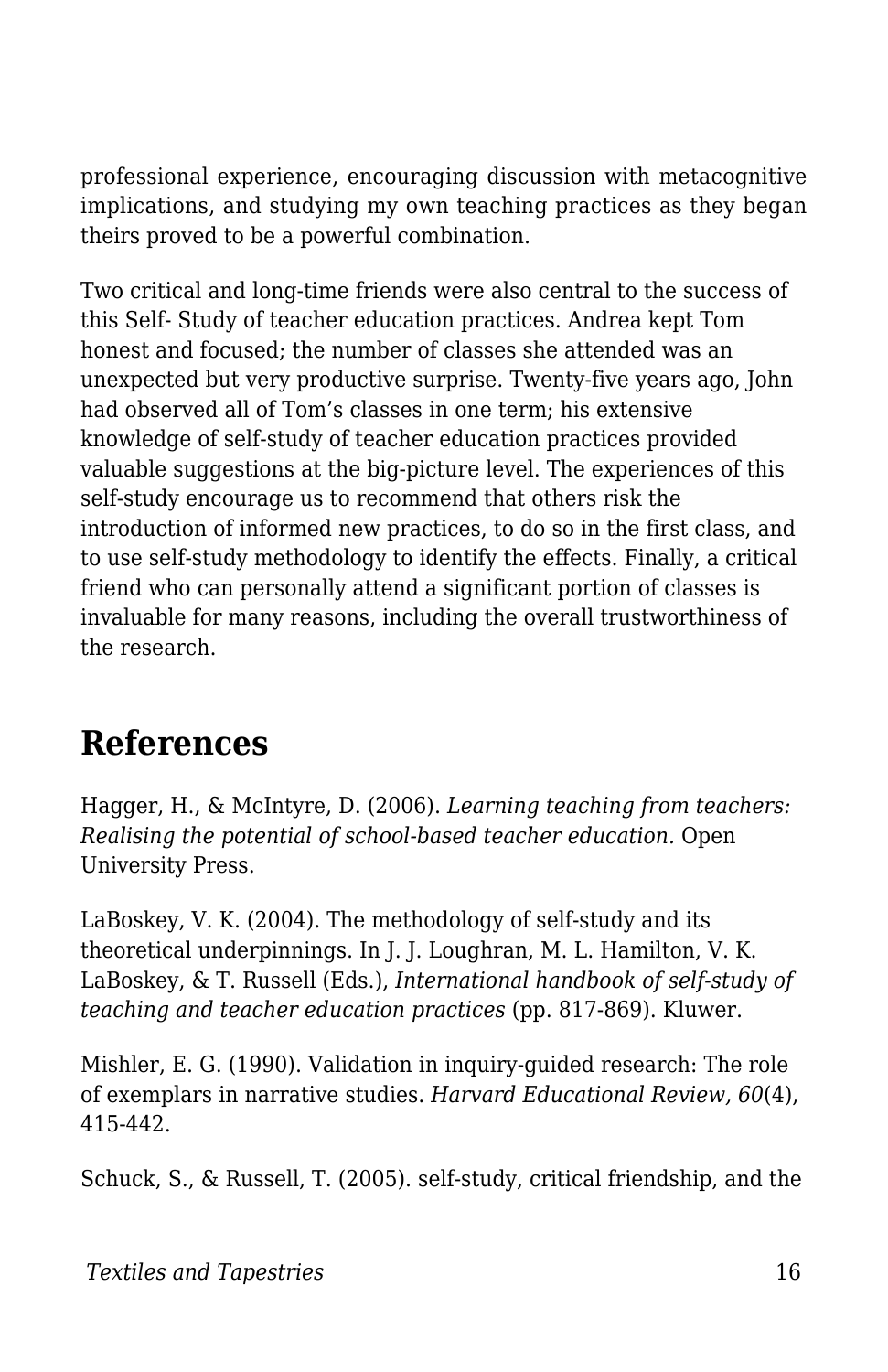complexities of teacher education. *Studying Teacher Education, 1,* 107-121. https://doi.org/10.1080/17425960500288291

Shenton, A. K. (2004). Strategies for ensuring trustworthiness in qualitative research projects. *Education for Information, 22,* 63-75.

Vick, M. (2006). "It's a difficult matter": Historical perspectives on the enduring problem of the practicum in teacher preparation. *Asia-Pacific Journal of Teacher Education, 34*(2), 181-198. https://doi.org/ 10.1080/13598660600720579

Willingham, D. T. (2007, Summer). Critical thinking: Why is it so hard to teach? American Educator, 8-19. Retrieved from https://www.aft.org/sites/default/files/periodicals/Crit\_Thinking.pdf

Willingham, D. T. (2009). *Why don't students like school?* Jossey-Bass.

# **Appendix 1. Questions Available for Writing in Class 17 (end of the first term)**

- How have the terms Book Knowledge and Craft Knowledge been helpful to you in understanding the processes of learning to teach?
- How have end-of-class discussions contributed to your program experiences so far?
- If you were in charge of the B.Ed. program, what changes would you like to make?
- What role does math play in a physics classroom?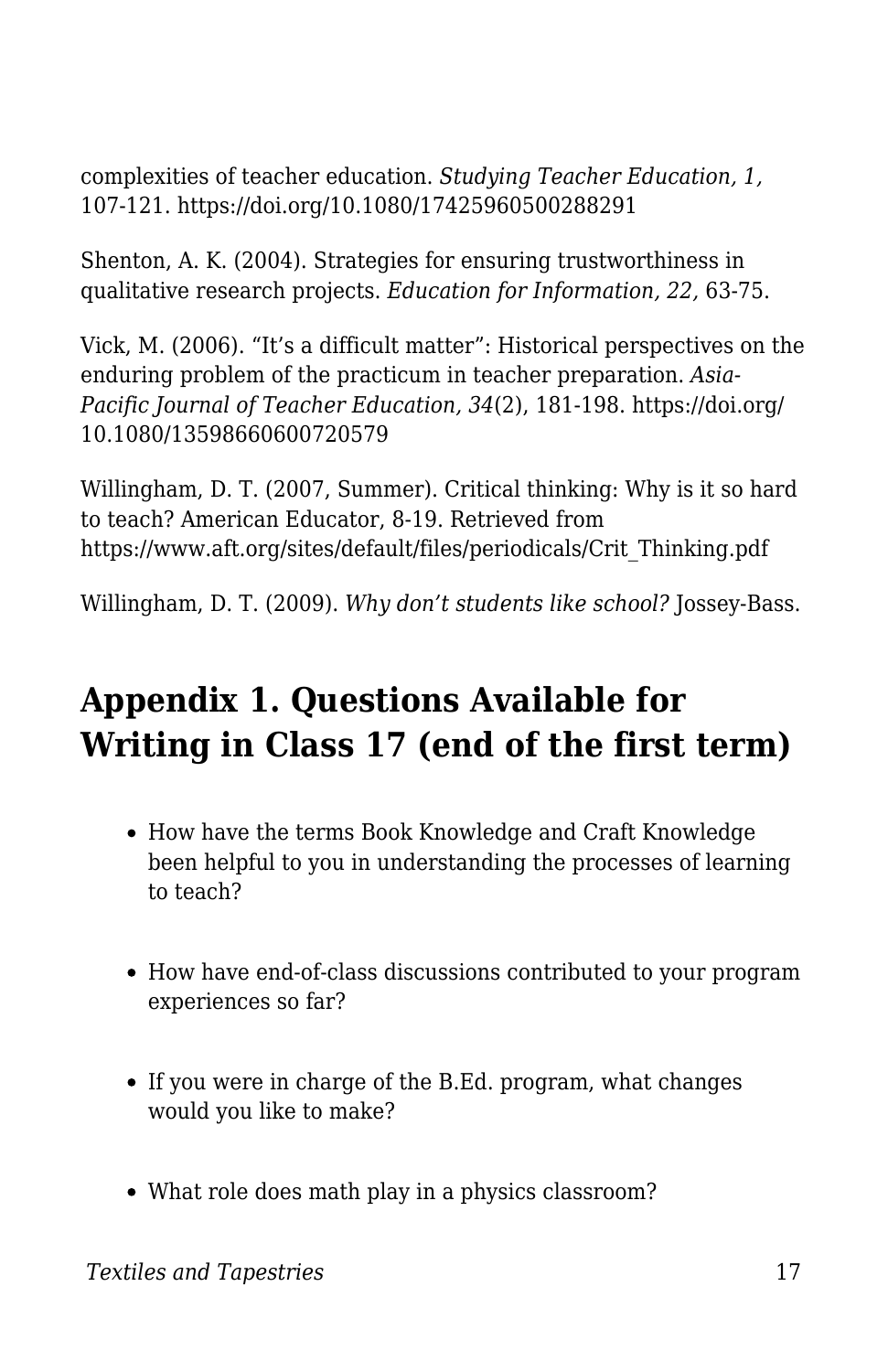- What are Book and Craft Knowledge and how have these concepts affected your understanding of pedagogy?
- What is a significant takeaway from Knight's *Five Easy Lessons* and how would you use that takeaway in your classroom?
- What is your view of the ultimate point of education?
- Why are we pushing qualitative understanding over quantitative knowledge?
- How can we best deal with classroom misconceptions?
- How necessary is it for every class or lesson to be engaging?
- What is the biggest lesson you took from your practicum?
- Why do we do P.O.E.s [Predict-Observe-Explain] over demos?
- What does craft knowledge mean to you and how can you develop it in your teaching?
- What are some actions you can take to promote equality in your classroom?
- How did you develop craft knowledge during your practicum?